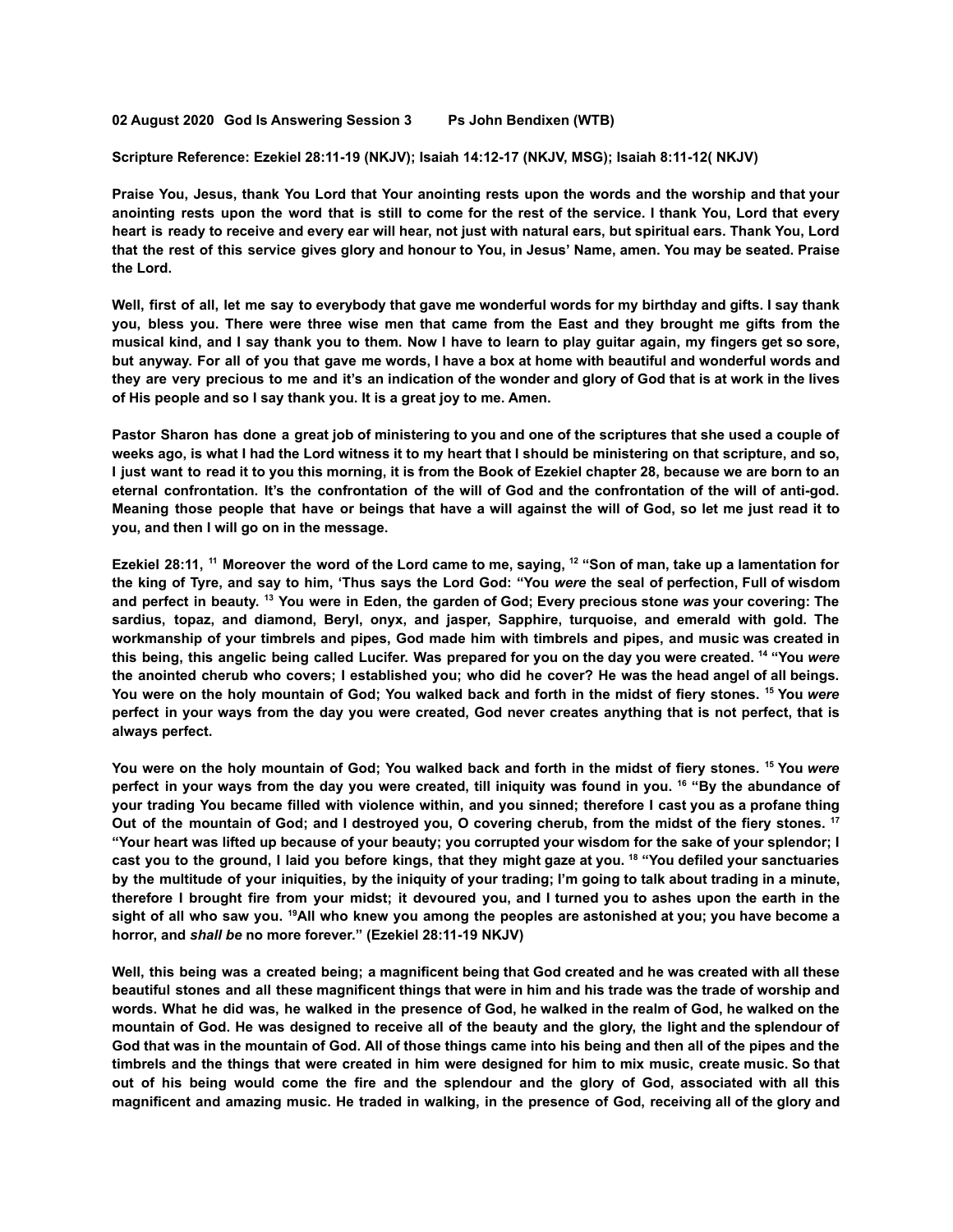majesty of God and all of the songs that were created in God that would flow through him. He would come into different places, where there were beings in the universe, and he would radiate that glory and that beauty among them. He would sing of the praises and glories of God and in return the people that would see this beauty, this glory and this amazing being with all of his music that was coming from him. They would praise the most high God and give glory to the most high God. They would worship the most high God and he would receive their praises and their worship and he would come back into the presence of God and then **he would let the praises of those beings come out of him in the presence of God, that's what he traded.**

When the Bible says in the iniquity of your trading, is what he did was he received that glory, that worship, and that praise and then he decided to keep it for himself and he decided to create a will for himself that said, "I will be like the most high God." He didn't fully, at that moment what he didn't understand is that the minute you raise your will against the will of God, the fire of the glory of God, itself is triggered to remove the glory **from you, it's just the way it is. Nothing can stand in that very presence and will of God.**

So, in Isaiah chapter 14 we find out what happened to him. <sup>12</sup> "How you are fallen from heaven, o Lucifer, son of the morning! How you are cut down to the ground, You who weakened the nations! 13 For you have said in your heart: 'I will ascend into heaven, I will exalt my throne above the stars of God; I will also sit on the mount of the congregation on the farthest sides of the north;  $^{14}$  I will ascend above the heights of the clouds, I will be like the Most High.' <sup>15</sup> Yet you shall be brought down to Sheol, to the lowest depths of the Pit. <sup>16</sup> "Those who see you will gaze at you, and consider you, saying: 'Is this the man who made the earth tremble, who shook kingdoms, <sup>17</sup> Who made the world as a wilderness and destroyed its cities, Who did not open the **house of his prisoners?' (Isaiah 14:12-17 NKJV).**

Next week it is possible that I will be back here, and hopefully this afternoon I will join those on an informal motorcycle ride out to go and have pancakes. Keto pancakes, you know they make keto pancakes. You know how they make a keto pancake? You want to know? You really want to know? When you receive the pancake you say, "I command all carbs to leave," and now it's a keto pancake [Pastor John laughs]. You have to have **real faith for that, you know.**

When I, if God wills and I will be back here next week, mostly because of things that Pastor Sharon has to speak on behalf of God to the people in Johannesburg, I will read to you out of Isaiah chapter 14 verse 12 and it says this, and I am not going to preach on this today, but it says, <sup>12</sup> What a comedown this, O Babylon! Daystar! Son of Dawn! Flat on your face in the underworld mud, you, famous for flattening nations! (Isaiah **14:12 MSG).**

No, I'm going to say, I will just say I will go to this passage of Scripture in Isaiah, it's chapter 8 verse 11, <sup>11</sup> For the Lord spoke thus to me with a strong hand, and instructed me that I should not walk in the way of this people, saying: <sup>12</sup> "Do not say, 'A conspiracy,' (Isaiah 8:11 NLT). This scripture talks directly about plagues and different things that will happen to nations. Next week, if the Lord is willing, I will talk to you about the **place that the Church must actually take up in this time, hallelujah.**

Whenever you have a significant birthday, time goes by, doesn't just happen on birthdays, but when times go by, you often have, you reflect on the time that you have on the earth. You wonder just when you die, you just wonder whether your time on the earth has done, what you were supposed to do. It is more clear to me and real to me now, more than ever, because I am very much aware that in the heavenlies, there are all manner of beings that are watching what is happening on the earth and in the Church, and there are that great cloud of witnesses of people that lived on the earth that have gone before us, that have lived by faith and they haven't seen the end of their faith. The Bible says many of them died not seeing the fulfilment of their faith, still living in hope. We put our faith out for a rent money for the end of the month and we don't see God come through for us and then we think God has deserted us. Go read Hebrews 11 and you will find out, the Bible talks that these people that lived on the earth, were so worthy that we, ourselves don't have, even the right to almost speak about their faith, how amazing their faith was. The Bible talks about that there's not enough words to be spoken that can talk about these people that lived and died with faith in their hearts and not seeing the outcome of their faith. That means if you have real faith in God then your faith is not about a result, your faith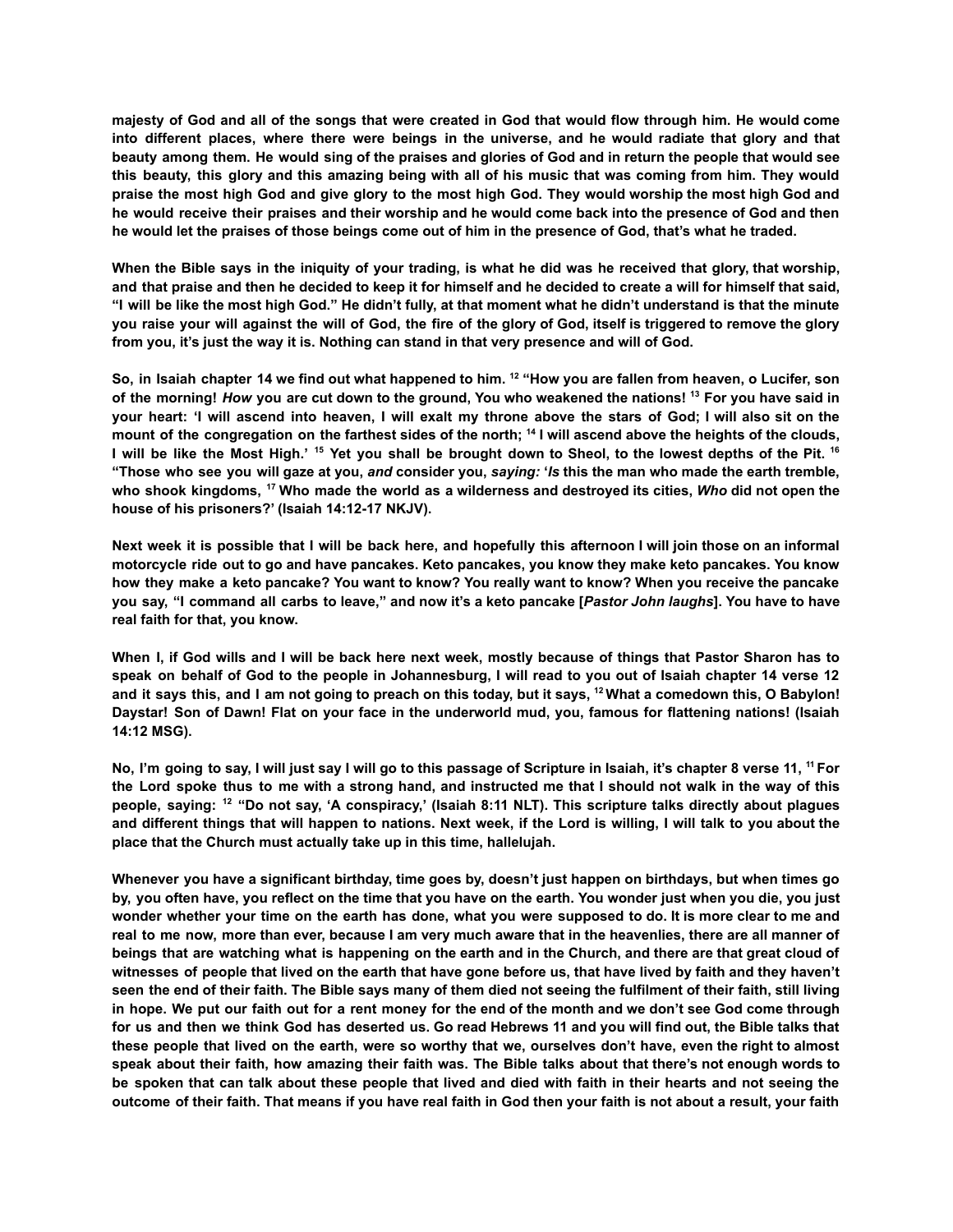is about a relationship and the result becomes immaterial because your faith is about the relationship. So, if **you're having a living relationship with God in faith, then your result is not as important as living in faith.**

We're living in a moment where the world's economies are in chaos, sickness, and disease has overtaken the planet. There are many things that are going on in the world right now, that are wanting to undermine and hurt humanity. These things that are happening, are happening in my lifetime. I must be on the earth for a reason, and God wouldn't want me on the earth in this lifetime, unless I could do something that was valuable for Him, in this lifetime. On my watch, while I'm alive, there is a pandemic that has happening in the earth. On my watch, meaning me, being alive in the church of the Lord Jesus Christ, I have to understand **that I have a part to play and you have a part to play.**

As I've been musing and meditating, I've had many thoughts about just the last hundred years, never mind if you go back to the years of the crusades and the wars between the Christians and the Muslims for the city of Jerusalem. I mean there's just many wars that've been fought on over the years, the many centuries, years and years. The earth has been full of violence, the earth has been full of plaques. In the most common years the Spanish flu, the black plague, the bubonic plague. There are many plagues that have come into the earth - none of these things are from God. They are all created because sin, is in the earth. I can't speak for people that have gone in the times before, but indeed there were many people in times before, that gave their life for **me, they did. They were honourable people, they were people that had good values, they had strong** character and many of them died. If I just go back within the hundred years, to the First World War, the Second World War, talk about many things that have happened - many wars on the earth. The wars that are even continuing now. The war between Russian and Ukraine, the war in Syria, the war in Lebanon. There are **just many wars that are being fought on the earth right now.**

We can consider those people that were in those times and many men, I mean if you take the Second World War and you talk about "D day." The day the Allied Forces came off the seas onto the beaches of Normandy. You have soldiers coming out of boat carries and while they're on there, they know they're going to come out of those boats into the waters and there's going to be lead coming at them from the bunkers, from the German soldiers on the beaches. Yet they strengthened themselves and they got out of that boat and they ran into fire, knowing they were going to die. Talk about men of courage, men worthy of honour and **remembrance.**

More recently if you like, there was a time, where a terrorist attack was taken out against America. I talk about it because it is one of the most famous terrorist attacks ever. Where terrorists got into airplanes, took over airplanes, and flew the airplanes into the World Trade Centres. I draw your attention for a moment to honourable men, that were trained to be first responders, and so all of those fire engines were going towards **those big towers and those big buildings and they're getting out of there and they're carrying these** hosepipes, and they have to try and run up 30 floors. You and I in our best, probably on our best day, couldn't run up ten floors in a tracksuit, never mind in full armour of whatever you need to help people and a hosepipe over your shoulder. Then the building implodes and kills all of the men who were trying to help **people and save people's lives. Truly men of courage and character and worthy of honour, wouldn't you agree.**

I want to take that story and tell you a story and use two men running next to each other, or one in front and one behind and they're helping each other, and they're into the building and they're going to help people. **They've been trained, this is what they do, this is what they must do. They've been trained to do this.**

One of them has Jesus in his heart, he's made Jesus Lord and Saviour of his life. The other one has not done so, but lives his life with good values, good morals, lives his life without the order of God in his life, without knowing Jesus, but he's a good man. As they both - the one's got Jesus, the other one hasn't, but they're both serving, as they're running up the building collapses. One of them instantly, as they leave their bodies, **one of them goes to be in the presence of God, the other one separates from the presence of God forever.**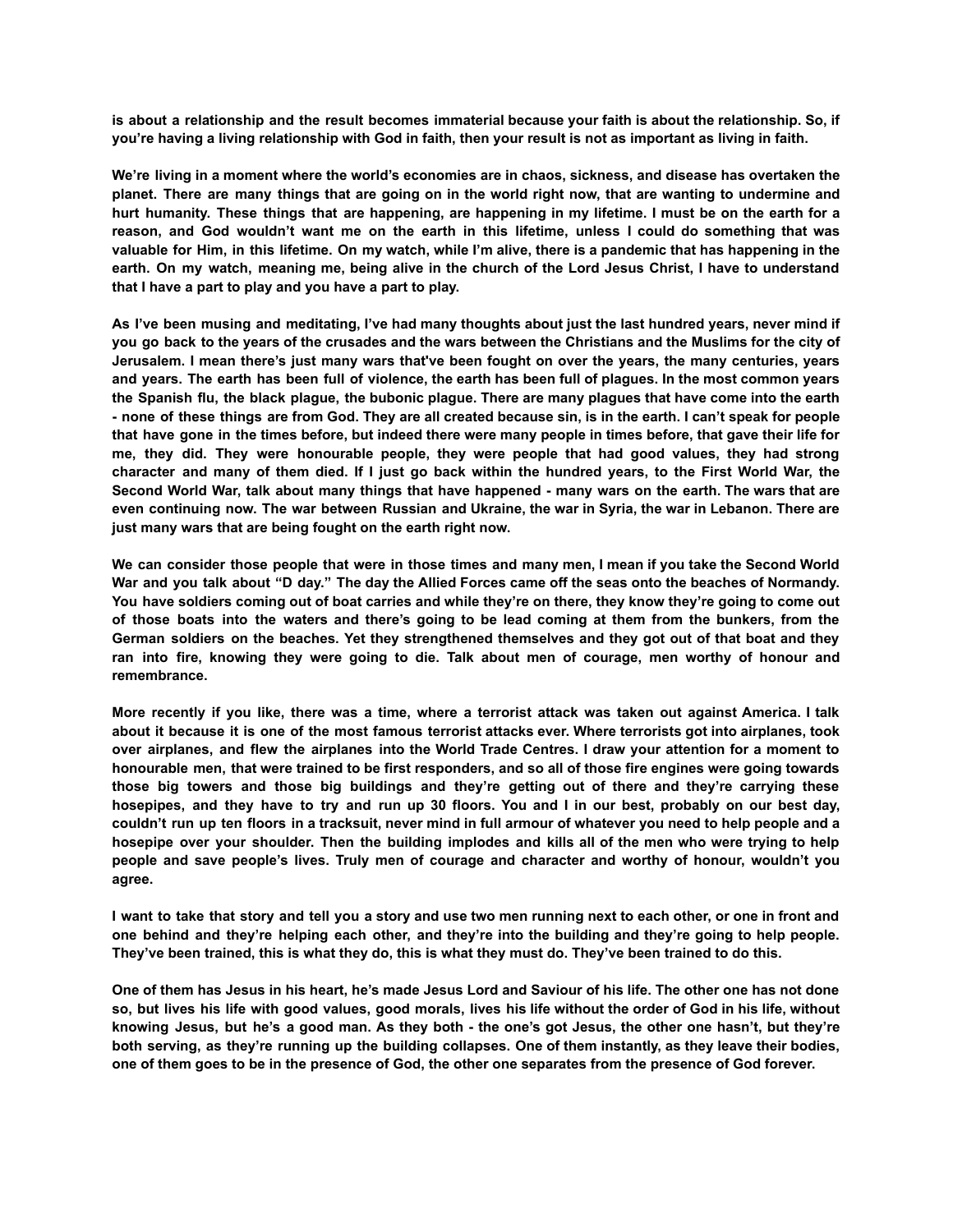You might say to me, "But Pastor John, how can you say that, because such honourable men, surly such men of character and courage and such men of goodness, surely their goodness stands them, in good stead for eternity." I say to you, that's not what the Bible says. The Bible says that Jesus is the Way, the Truth and the Life. It's not your good deeds, that make you worthy of eternity. There's nothing good enough you can do to give your life eternally. Jesus came to die for you because you couldn't match up against all the goodness you need to do, to be able to live in eternity. You have to receive Jesus and believe in Jesus. You've got to **make Him the Lord and Saviour of your life, and you need to live for Jesus.**

**The one that didn't make Jesus his life, but certainly noble, courageous, honourable man, as he separated** from the presence of God forever. One might say, well how can he be saved? Well, he can't because while he was on the earth as a human being, he didn't make the choice to believe in Jesus. Even though he was given the opportunity. People may say, "But if you haven't heard the physical Gospel preached to you, you don't have opportunity." The Bible says in Romans, that every man has been given the consciousness to lead him to Jesus and if you through your conscious call on God, He will answer you and He will cause you to be **saved, one way or another, but people refuse and reject God.**

Why is this story important? Because of the life that we live, is a contest. We live in an eternal ancient **conflict of wills; it is ancient, and it is eternal.**

The other day I was riding on my bicycle and you know, if your body is warm and the outside air is cold and you get vapor and then the vapor comes on your glasses, so then you have to take your glasses off and let them in the cold air so that the vapor goes. You with me? Well, the Bible talks about our lives as a vapor, and so we might think - I do too, I've lived for 60 years, you know. I don't look 60 right? I'm sure I look like I'm 30 or 40. I refuse to acknowledge the six before the zero. I still think I'm four something zero. Praise the Lord. I believe anyway that the Lord strengthens me and gives me good health and satisfies my life and I'm doing **my job by eating well and exercising. Praise the Lord for that.**

But as I was exercising you know, vapor - your life is like vapor because, if you watch these movies and they wanting to give you a kind of a feeling of how many years go by, they will do a time-lapse movie segment, **you know where you will see spring, summer, autumn, winter, spring, summer, autumn, winter, and they will** like speed it up and you will just see the winter and the... and it will all happen like in 10 or 15 seconds. They'll show you multiple years of seasons, in order to give you this concept of time going by. Yes. Well, actually in eternal time that's exactly what your life looks like. Spring, summer, winter, autumn, winter, and in spiritual eternal time, wrrrt and you are alive and wrrrt and you're dead. You are alive and then wrrrt and you're dead. I don't know where the wrrrt comes from but anyway wrrrt, you know, it's meant to give you a feeling of speed, because actually in eternity a day is as a thousand years and a thousand years is a day, it's what the Bible says. So, even though you are living a day, it's like a thousand years in eternity. It's like that **[***snaps fingers***] and you're alive and you do your stuff and you're gone.**

And yet somehow even in the wrrrt you know, there is a lot that matters because you're will matters. What you do on the earth with your will, to praise Him and honour Him, and give Him glory matters. It matters **because Jesus came to die for it, came to die for your will, to actually belong to the will of God. Hallelujah.**

I said this in one of my recent media ministry moments that I did, I said that the smartest man that ever lived, is Jesus and so people might want to argue with me and say, "Well, how do you know He was smart, I mean, everybody talks about Him in the context of Saviour and Lord, and God, but how do you know that He was smart?" Well, He was smart - they couldn't measure IQ or EQ or anything in His days. He was smart because He only said what the Father said, He only did what the Father did, and He was completely submissive and obedient to the will of God. That made Him the smartest man on the earth. It wasn't the divine being in Him **that made Him smart, it was the man submitted to the will of God, that made Him smart.**

That happens to me and you, if you walk into a room where there is a lot of knowledgeable people, that have got a lot of understanding about a lot of things in the earth, lawyers, accountants, doctors, whatever and you need to be in that room for something that's important to you, you automatically become the smartest person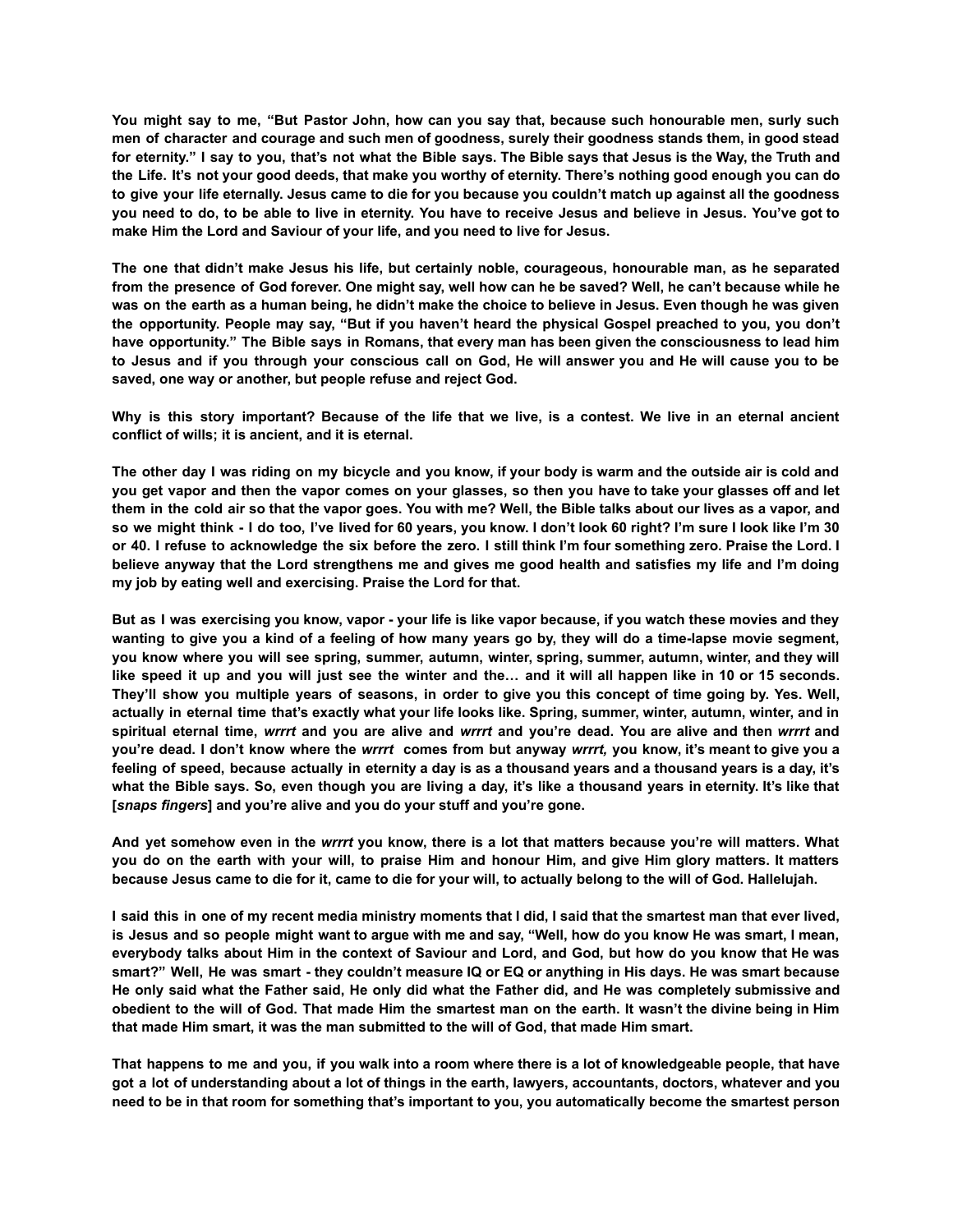in the room, if you submit to the will of God and to the life-force of the Holy Spirit; you become the smartest **man or woman in the room. Because Jesus speaking through you, is smarter than anybody in the room.** Doesn't matter if you're uneducated and they are. If you obey the Holy Spirit, you get what you need to do by **the Holy Spirit, through the Word of God. This is a wonderful thing.**

I want to finish off my ministry to you today by saying, that in this ancient confrontation, this ancient conflict that we are born into, it is about will. It's about a being's will that turns against the will of God. He is still after the souls of men. He's still after humanity. He has no other pattern of behaviour in him, other than to kill, **steal and to destroy. It is the only way that he knows.**

I want to share something with you the Lord showed me, and that is this; your will is your platform for anything that you do in life. Your will is your platform, and your worship is your power. Your will gives you the platform for everything that you want to do. If you have no wills you have no platform. Everybody has a **will. Whatever you're doing in your life, is an expression of your will.**

Even if you're doing what other people suggest you must do. Say, you're in a company of people and few of them say, "Hey, why don't we go and have a burger or let's go and have a coffee some place." You say, "Ok, let's go do that." You may say that wasn't your will that decided that; but it was. You agreed with their will, so it was still your will that you're exercising. You exercise your will when you get up in the morning, I mean, you wake up and you get out of bed, it takes will to get out of bed. It takes will to brush your teeth, it takes will to do things that you need to do, that everybody takes, it is your will, it is your choice, it is your will that **you're doing. You exercise your will every day.**

Your will is your platform for everything that you do, and your worship is your power. If you put something on a pedestal for example, if money is important to you and you will to make money, then if you're focused on making money, then the worship of money, gives you the power to get money. That's why the Bible says, and Jesus said directly, "You cannot worship God and mammon or money at the same time. You will either love the one or hate the other." You cannot do both, because your will is your platform and your worship **gives you power to live life.**

If you are worshipping money, then money will give you the power in the way you live. If your will is the platform for you to do the will of God, then your worship will be of God and then the power comes from God, who you worship to get things done in your life. That's why the Bible says in Matthew chapter 6, if you seek first the Kingdom of God and His righteousness, and then all these things will be added unto you. Why? Because what you've done is you've decided with your will, that's created a platform for you to worship Him and seek Him first. When you worship Him and seek Him first, it releases the power for you to have everything you ever need. It's not your power, it's His power, that provides everything for you because if you use your platform of your will to worship Him, and power is released to take care of you. It's the power of **God.**

This is the way it works. When your will is His will, then your ways become His ways. When your ways become His ways, then your life becomes worship of Him. When you worship Him, then your life becomes wonderful, and then everything that you're work in life is full of wonderfulness. It's full of worship. It's full of **His ways and His glory and His pleasure.**

If you use your will as a platform, to do your will, and get to worship things that your will wants you to do, then you will make sure that you have the power, use your energy, use your intelligence, your skills, your **talents to get what you want. Then you are not living a wonderful life, but you will be living a wandering life.**

You will wander around in life and you will find that there are many questions that you ask. You will ask the question, "Who and why and when and what for?" Who is influencing my life and who am I doing it for and who is involved in this thing in my life? And you ask the question, "Why am I doing things and why is **anything happening the way it's happening?" And then you ask, "When is anything going to happen and what for?" And there are all these questions.**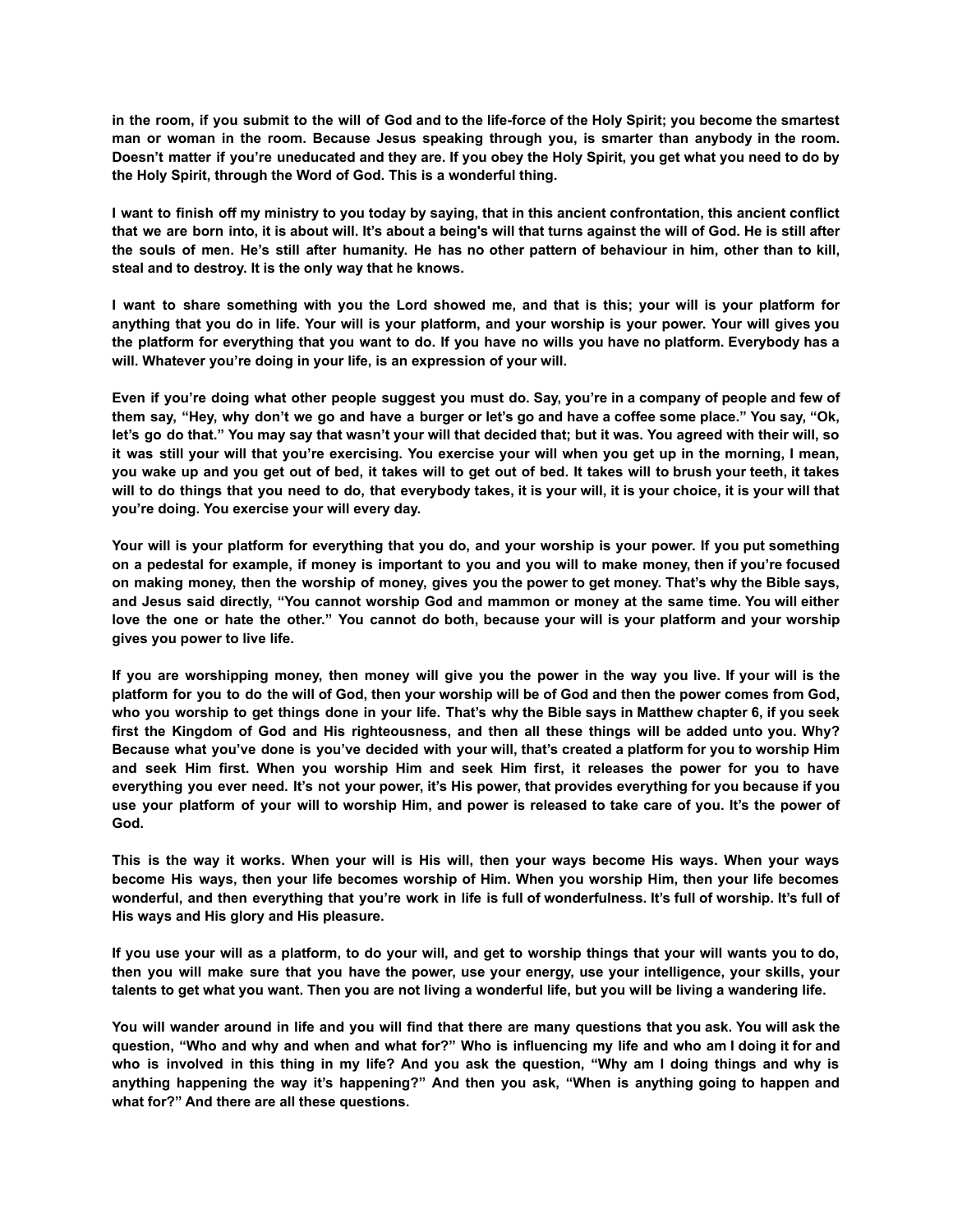That's what happened in the Garden of Eden when the enemy came, and he deceived humanity. He said, "If you want to have the most wonderful worshipful life, then you will exercise your will." He was incorrect in the **wonderfulness, because he doomed them into a life of wandering, because from that moment onwards they were always going to question, who said it, why did they say it and when is it going to happen and what for?**

So, if you ever found your life in that space where you're asking questions and you don't have answers to questions, it's because your will has created a platform for you to worship what you want to worship and power has been released in line with your will. Then you will find yourself full of questions, but when your life is submitted and your will is created a platform for you to worship God, then the power to worship Him every day is released in your life, then you don't have to ask the question, "Who why what and when." You will just say, "I'm walking in a wonderful life." I'm working in a worshipful life and I'm working and living in a life **where everything is His ways, His will, and we worship together. Hallelujah.**

So, to be straight with you, you are always going to find yourself in this eternal confrontation with will. It's not something that you wake up today and say, "I conquer my will today, so it's conquered for tomorrow." Every day you wake up, you will use your will to get out of bed. That same will that you will use to get out of bed is the will that needs to be submitted to God, every day. So, it's never anything you conquer once and for all and you forever got it done. No, what you do is every day you wake up and if you wake up with worship in your mouth, then you find that your will comes in line with your worship. Your platform that you create with **your worship and your will releases the power for God to come into your world and just sort things out.**

I invite you to come work with me, in this momentums time of human history. Whatever the Holy Spirit wants us to do at a church, it's our time to stand between God and the forces of evil on the earth that are creating chaos and creating disorder on the earth. I don't want to be standing before the great cloud of witnesses one day and before all the beings worthy of much honour because of their faith that walked the earth and say, "But John you had such an easy time of life of earth while you lived there, and yet you couldn't take care of a pandemic. You couldn't do the will of God, that needed to get done so that the church which is the most **powerful institute in the universe, can do what it's needed to relieve humanity, because the only relief** humanity is going to get is not from the United States Government or the European Union or any other union **in the earth. It's because of the union between God's people and Him."**

It's the church of the Lord Jesus. Our union makes the difference in the earth. Our union can make the **difference where people living and dying. Our union can make the difference between the pandemic continuing and the pandemic ending. It can make the differences where economies can be revived.** Politicians can be removed and replaced with ones that God wants in place. We need to be in a place where we don't use our will just for our own platform, so that we can use that platform for our worship and then we can live in the power of our worship and our will, but rather for Him to get things done on the earth. **Hallelujah praise the Lord.**

I think I've preached pretty good today. Don't you? Hallelujah with all your masks on and all the stuff that is happening you know. It's like I can't see your faces. I only see this. [Shows mask with cupped hands over his *face***]**

Won't you stand with me please? Praise the Lord. Please put your hand on your heart like this and pray with me and say, Jesus, I thank You that You are my Lord. Thank You for saving me and I ask You to help me Lord, to serve you all the days of my life. Where my will is weak, I thank You that You help me, to make sure that my will is ready to worship You. And through that worship, power is released in my life and power is *released through my life. In Jesus Name. Amen*

I just pray that your life is blessed, your days are blessed. You are living in health and you're living in increase and prosperity and abundance. It doesn't matter what's happening around us, the will of God is to bless you and to bring good things into your life. So, you must wake up every day and worship Him because in your worship you release power for Him to intervene in your circumstances. I pray that wherever you go **wherever your feet go whatever your hands touch you will prosper and be blessed. Hallelujah.**